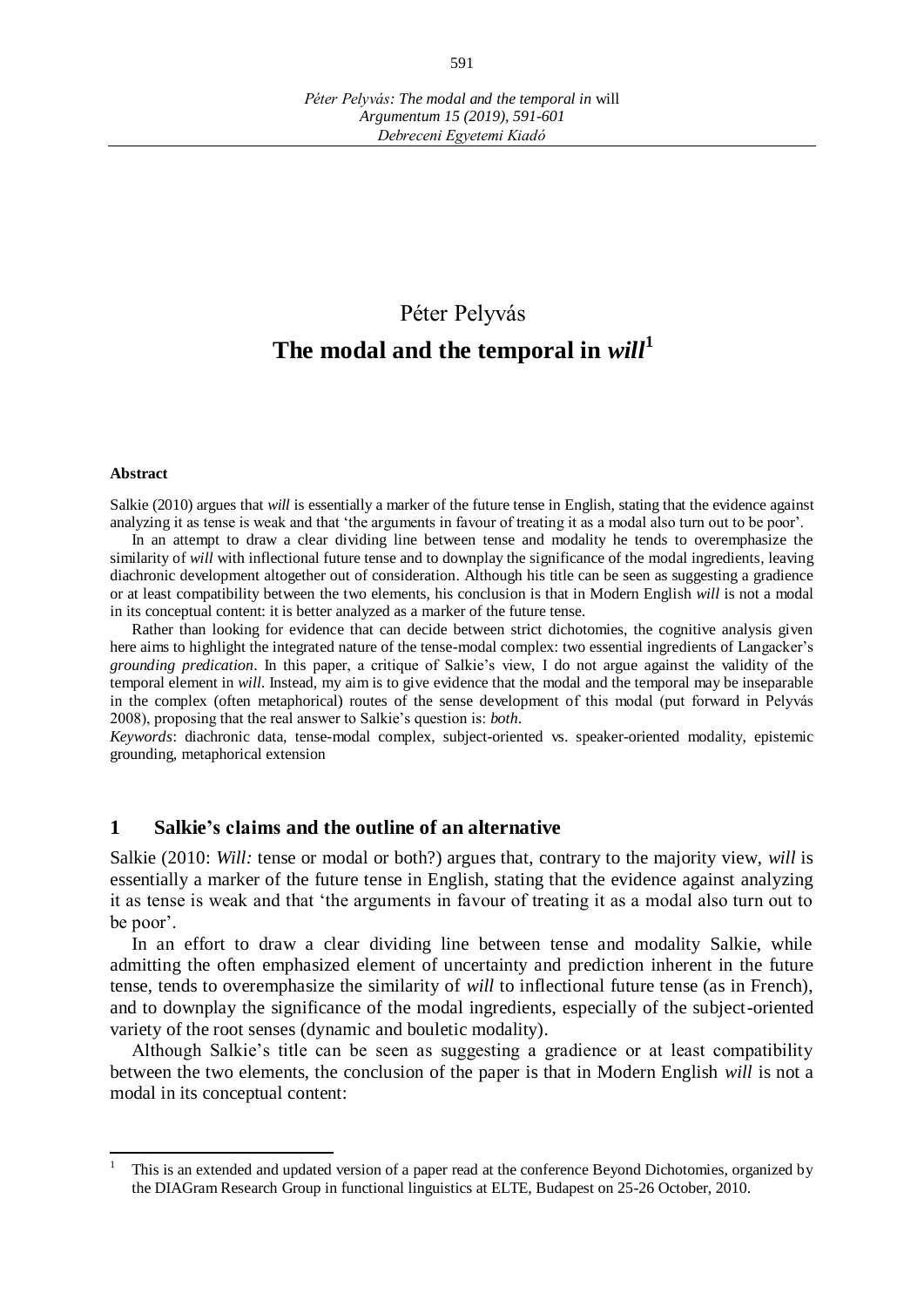We argue that *will* should be treated as a marker of future tense and that its so-called modal uses are either not modal or have independent explanations. The only exception is the volitional use of will: to account for this, we propose that willingness is a semantic relic from an earlier meaning of the word' (Salkie 2010: 187).

Rather than looking for evidence that can decide between strict dichotomies, holistic cognitive analysis is more likely to highlight the integrated nature of the tense-modal complex: in Langacker's treatment they are two essential ingredients of his *grounding predication*. In my paper, a critique of Salkie's view, I will not argue against the validity of the temporal element in *will.* Instead, I will endeavour to give evidence that the modal and the temporal may be inseparable in the complex (often metaphorical) routes of the sense development of this modal (put forward in Pelyvás 2008), proposing that the real answer to Salkie's question is: *both*.

I will highlight the importance of subject-oriented senses in the modal system, the role they play in the development of modern deontic and epistemic senses and the intrinsic connection between the deictic tense meaning of *will* (a relatively late development) and its most recently developed epistemic sense.

These processes can be clearly traced in the historical development of *will,* one facet of the problem that is admittedly not taken seriously into consideration in Salkie's paper.

#### **2 Problems with Salkie's claims**

 $\overline{a}$ 

#### *2.1 Temporality, modality and prediction: distorted data*

Salkie argues against one member of what he regards as a dichotomy (a mutually exclusive relation) in favour of the other by trying to minimize the latter's contribution. This may be illfounded, since the growing consensus in linguistic analysis in general<sup>2</sup> and the basic point of departure in Cognitive Grammar is that tense and modality are inseparable and form an organic unit in Langacker's grounding predication:

An entity is epistemically grounded when its location is specified relative to the speaker and hearer and their spheres of knowledge. For verbs, tense and mood ground an entity epistemically … (Langacker 1987: 489).

This is even more true of the future tense, in which uncertainty and prediction are seen by many as inherent, cf. Langacker's *dynamic evolutionary model* (Langacker 1991: 240–249, 275–281): only a difference in the degree of probability between *projected reality* and *potential reality*. Predictions in this system are based on the speaker's assessment of the normal course of events for the future, which is in turn based partially on the speaker's *'known reality'* (a factor of uncertainty itself) plus on his/her knowledge of a factor of *'unknown reality.'* 3

Salkie disregards any such argument as 'weak' and regards prediction as a purely tense element which, incidentally, tips the balance in favour of the tense meanings in his assessment of the data from Coates (1983), *Survey of English Usage corpus* (725,000 words, 200 instances of *will*)*:*

<sup>2</sup> Cf. Palmer (1990), Lightfoot (1979), Warner (1993). Recent analyses in Generative Grammar treat modals, in contrast to other auxiliaries, as base-generated in the Head position of the TP (or IP). There may be other reasons as well for this, but it is a major difference from Chomsky's original *Aux Tense (M) (Aspect)*.

<sup>3</sup> Elements of reality that the speaker is not certain about or simply unaware of.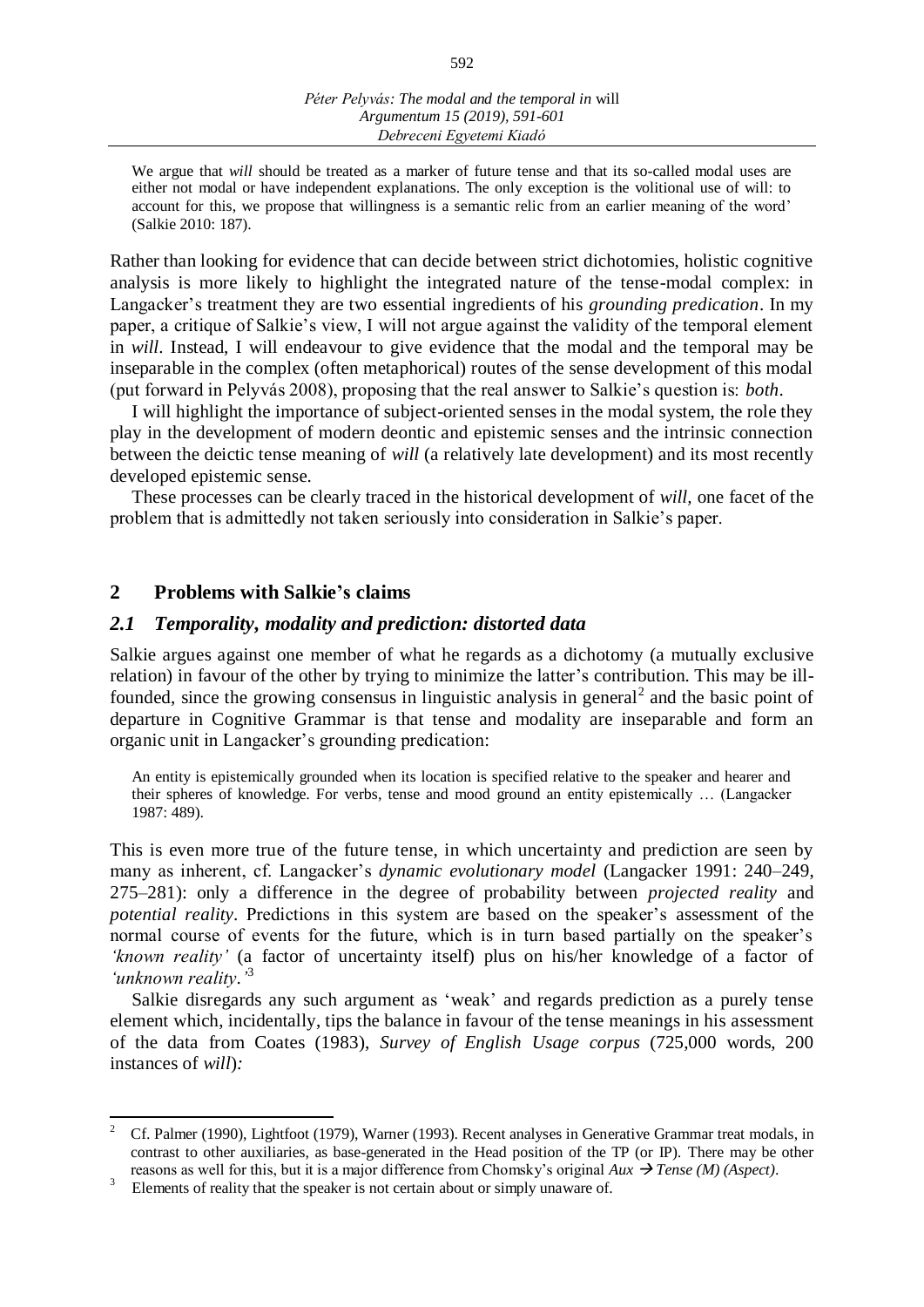*Willingness:* 26 *instances* (1) Give them the name of someone who will sign for it and take it in.

*Predictability:* 19 *instances* (2) A commotion in the hall. 'That will be Celia,' said Janet.

*Intention:* 46 *instances* (3) But I will bring you more today I promise

*Prediction:* **96** *instances* **(4) It will be lovely to see you.** (Emphasis is mine –PP)

Salkie's conclusion is: *'All in all, the corpus findings seem to support the tense analysis.'*<sup>4</sup>

Palmer (1990) draws a radically different conclusion from the same set of data: *'There are very few examples in the* Survey *of futurity* will *and* shall *that can, without any doubt at all, be regarded as simply predicting a future event.'* (Palmer 1990: 137–138).

## *2.2 Subject-oriented and speaker-oriented modality*

In his analysis Salkie disregards the subject-oriented (dynamic, bouletic) modalities, tending to focus on the more complex speaker-oriented (deontic and epistemic) modalities. Subjectoriented modality is obviously important in *will,* and its chief representative, the *volitional 'use'* is perhaps not as easily dismissed as 'a semantic relic from an earlier meaning of the word' 5 (Salkie 2010: 187), quoted in Section 1.

One facet of Salkie's argument against the modal nature of *will* is that it does not have the modal senses that the typical 'root' modals *must* and *may* have. This is a significant statement if only partly true, since although *will* does not have anything like a deontic (permission or obligation) meaning that the other two have, it does share with them a relatively recent epistemic sense (c. 1700, reaching Standard English as late as the  $19<sup>th</sup>$  century). For us, the statement raises the more intriguing question of how modal meanings develop over time.

#### *2.2.1 The sense development of the modals – facts and hypotheses*

Since Sweetser (1990) the sense development of the modals has been discussed in cognitive grammar in terms of metaphorical extension. Old English preterite-present verbs have always had a marked tendency to develop into 'root' modals, since preterite-present forms convey(ed) the idea of potentiality or non-reality in the present or future, an essential ingredient of both deontic and epistemic modality (cf. Lightfoot (1979), Warner (1993)). Deontic modals are characterized by a rich conceptual structure based on a high level of force dynamics, i.e. relationships of interacting forces that can be associated with the participants of the situation (cf. e.g. Pelyvás 2006). 'Root' modals (especially of the deontic group) have in their turn had a strong tendency to develop epistemic (probability) meanings in the course of their sense development. Cognitive linguists agree that at least this second process is based on metaphorical extension.

 4 In Larreya (1984), a corpus that does not make a distinction between prediction and volition in *will*, the figures for this combined category reach 90%. (Salkie 2010: 193)

<sup>5</sup> All the less so since according to OED the volitional *'wish, choose'* sense appears as early as *non-deictic tense* (both c. 1000, †, in fact, the earliest senses) and centuries before *deictic tense* (c. 1400). We will be returning for a detailed discussion in Section 3.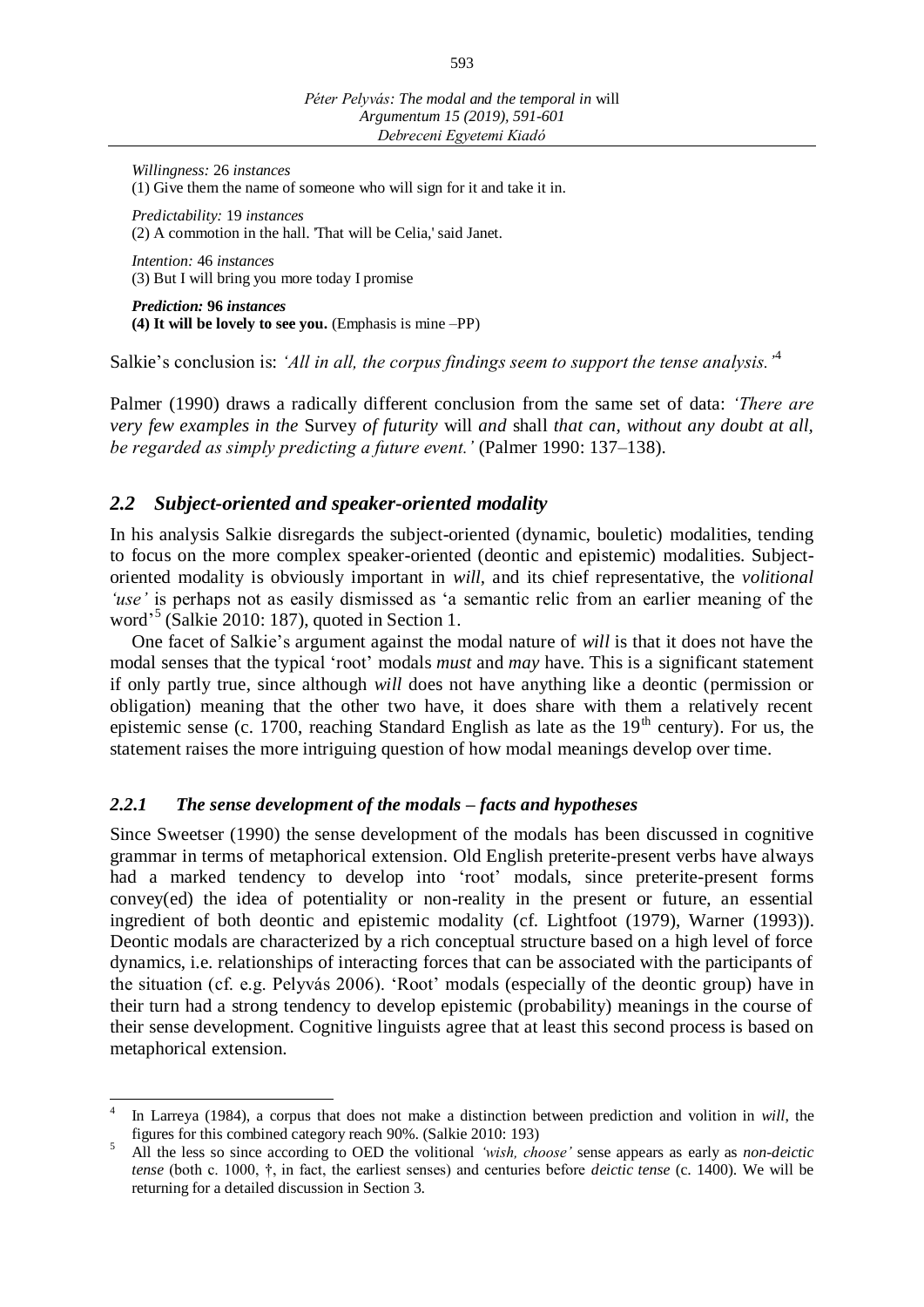Two modals, *can* and *will*, have, however, been lagging behind in developing epistemic senses and this may be connected with the fact that they did not develop (or, in the case of *can*, have only recently developed), a deontic meaning, probably owing to the lack or relatively weak level of force-dynamicity in their initial (main verb) senses.<sup>6</sup>

*Can*, although a preterite-present verb in OE, is originally not force dynamic (an ingredient of most modals) in its original Main Verb sense (*to know or to have learned a thing,* c1000) or even in its early modal sense (*to know how to do anything, to have learned, to be intellectually able* 1154). 7

*Will* was not a preterite-present verb in OE, but it was at least partially accommodated to that group at an early stage of its development.<sup>8</sup> It is weakly force-dynamic at best and has not developed a 'real' deontic sense. I can see few signs that it will, but the epistemic sense, although only developed by c. 1700 appears to be a real gap-filler on the epistemic scale, since its closest match, epistemic *must* cannot be used to qualify the probability of future events. Looked at from this angle, epistemic *will* can be seen as a real blend of the modal and temporal elements.

Even though much of the force dynamics associated with the 'root' modals is generally lost or radically reinterpreted (through subjectification) in the extension into the epistemic domain, this does not necessarily mean that the original force dynamics has no role at all in the process (perhaps in a hypothetical 'blending' phase of metaphorization). The delayed development of epistemic senses in *can* and *will* could be symptomatic of this relationship, which deserves further investigation.

#### *2.3 Diachronic development*

Salkie admittedly disregards the diachronic development of the different senses, although he list the question as one that might need further discussion (Salkie 2010: 212). As we have already suggested in Section 2.2 and will discuss in detail in Section 3, he loses important information in this decision, some of which may have serious consequences for the credibility of his analysis.

Our main objective in Section 3 will be to present in detail the development of *will* as a series of extensions (some of which are metaphorical in the sense of Sweetser 1990). The working hypothesis is that the conceptual structures suggested reveal an interdependence of temporal and modal elements in the development of *will:* without one, the other would not have had sufficient basis for development.

<sup>6</sup>  $\frac{6}{7}$  Cf. the discussion in 2.2 and Pelyvás (forthcoming).

<sup>7</sup> A detailed cognitive analysis of the sense development of *can* is provided in Pelyvás (forthcoming).

<sup>8</sup> This can serve as an argument against the 'arbitrariness of factors' in historical development in the tense/modal complex, cf. Salkie (2010: 189).

<sup>9</sup> Sentences like *Private Jones will report at 11.00!*, which can be read as expressing obligation, are probably based on a minor modification of the deontic conceptual structure postulated for *must*. In deontic *must* a weak counterforce of resistance to the order, associated with the potential doer of the action, is postulated. This force is reduced to a minimum in this use of *will* (cf. the similar case of *The sergeant marched his men into the icy water,* analyzed in Pelyvás (2011)).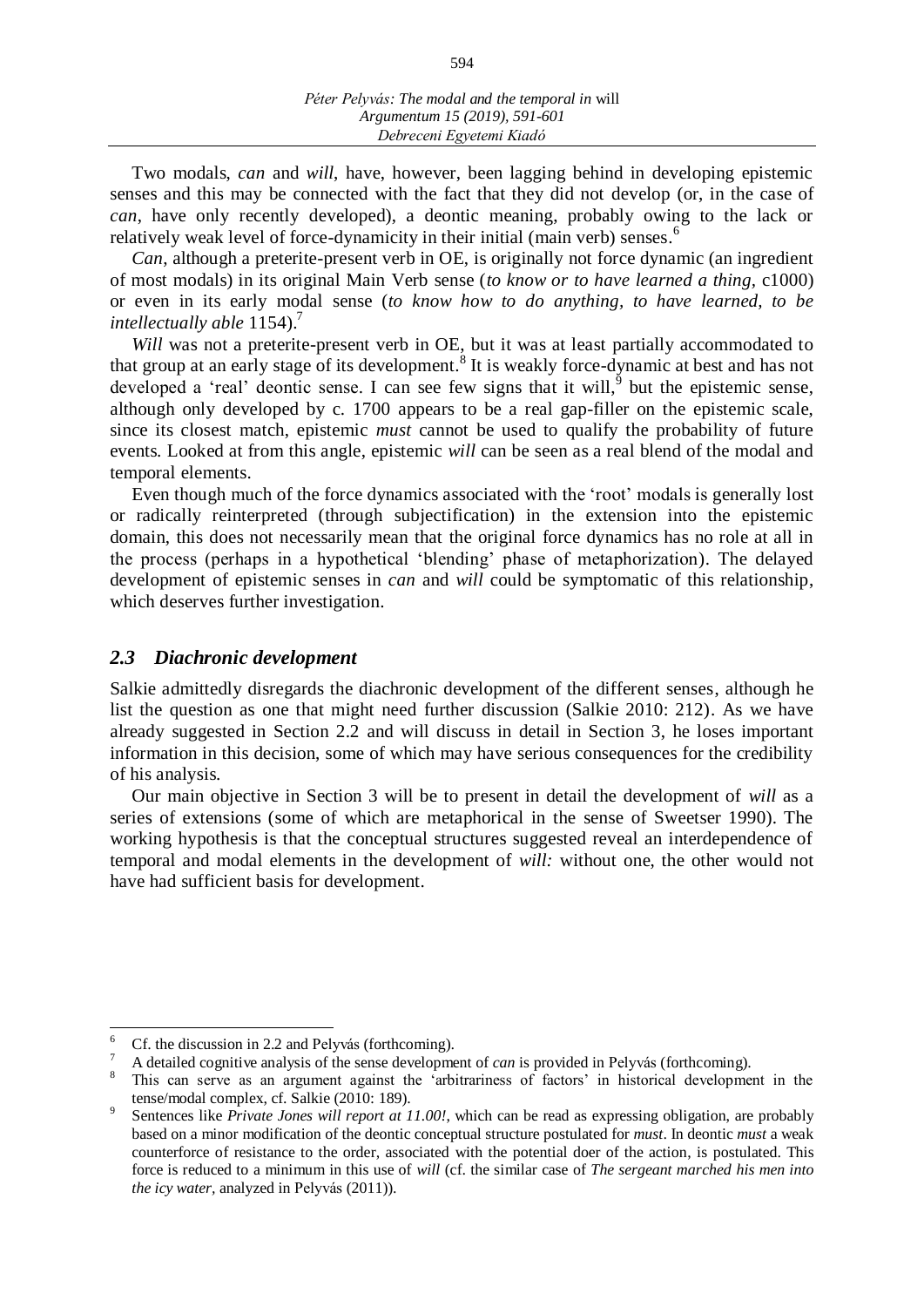# **3 The sense development of will: suggested conceptual structures<sup>10</sup>**

### *3.1 Will – 'wish, choose' (c. 1000, †)*

This sense, although not a deontic modal, is relatively rich in force dynamics and participants—a characteristic property of the root senses. The sense is dominated by a disposition on the part of the doer to perform some typically purposeful action (which remains potential). In *'choose'* the discarded alternatives retain more prominence—a factor that may be important in later sense development. The objective scene is narrower for '*wish'* than for '*choose'*, since the latter also includes the discarded alternatives.



*Figure 1. Will –* wish*,* CHOOSE *('narrow scope')*

# *3.2 Natural disposition → habitual action (before 1400)*

This is a higher level schema of which the conceptual structure given in Figure 1 is an integral part. The element of *choice* is still present here: natural disposition can be seen as repeated events of identical choice in similar situations. In habitual action subject control may diminish to some extent, giving way to other factors that suggest the gradual strengthening of speaker involvement.

The speaker/conceptualizer

- apprehends the regularity of the action;
- checks repeated occurrences against time (with some regularity);
- makes predictions as to the future—past occurrences make future occurrences more likely.

This is perhaps the first ingredient of the later (non-deictic) future tense, but at this point only refers to the future recurrence of something experienced in the past;

- as a non-modal element, often expresses irritation and, connected to this,
- sometimes overgenerates the pattern, cf.: *Wife to husband: 'You will forever leave your dirty shoes in the middle of the room!'*

 $10\,$ The discussion in this section relies mostly on Pelyvás (2008).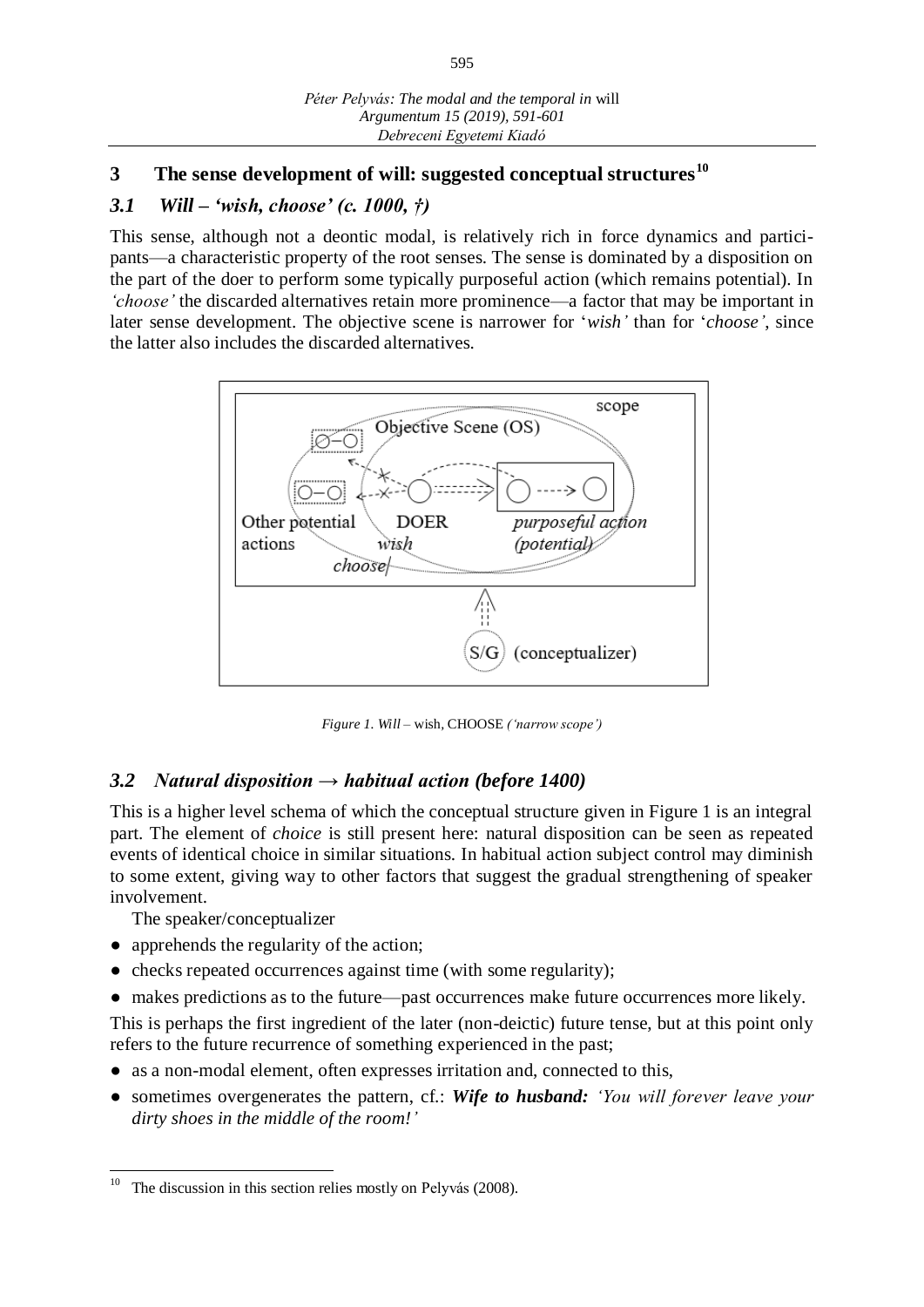*Péter Pelyvás: The modal and the temporal in* will *Argumentum 15 (2019), 591-601 Debreceni Egyetemi Kiadó*



*Figure 2. Will – repetitive* 'John will (forever) leave the door open' *(Basis: Langacker 1999: 252)*

#### *3.3 Will – 'characteristic' (c. 1400)*

In this sense there are two major changes.

• Recurring events are no longer anchored to time and in this way lose some of their actuality. Langacker (1999: 251). A shift occurs from the actual plane to the structural one: *this is how the world is made.* This can be attributed to the conceptualizing activity of the speaker who makes a further step in the process of generalization and abstraction begun with the *prediction* element in habitual *will.* (Please notice that we still have the recurrence of an *identical* action or situation here.)



*Figure 3.* Will *– 'characteristic':* 'A computer will always break down at the worst time' *(Basis: Langacker 1999: 253)*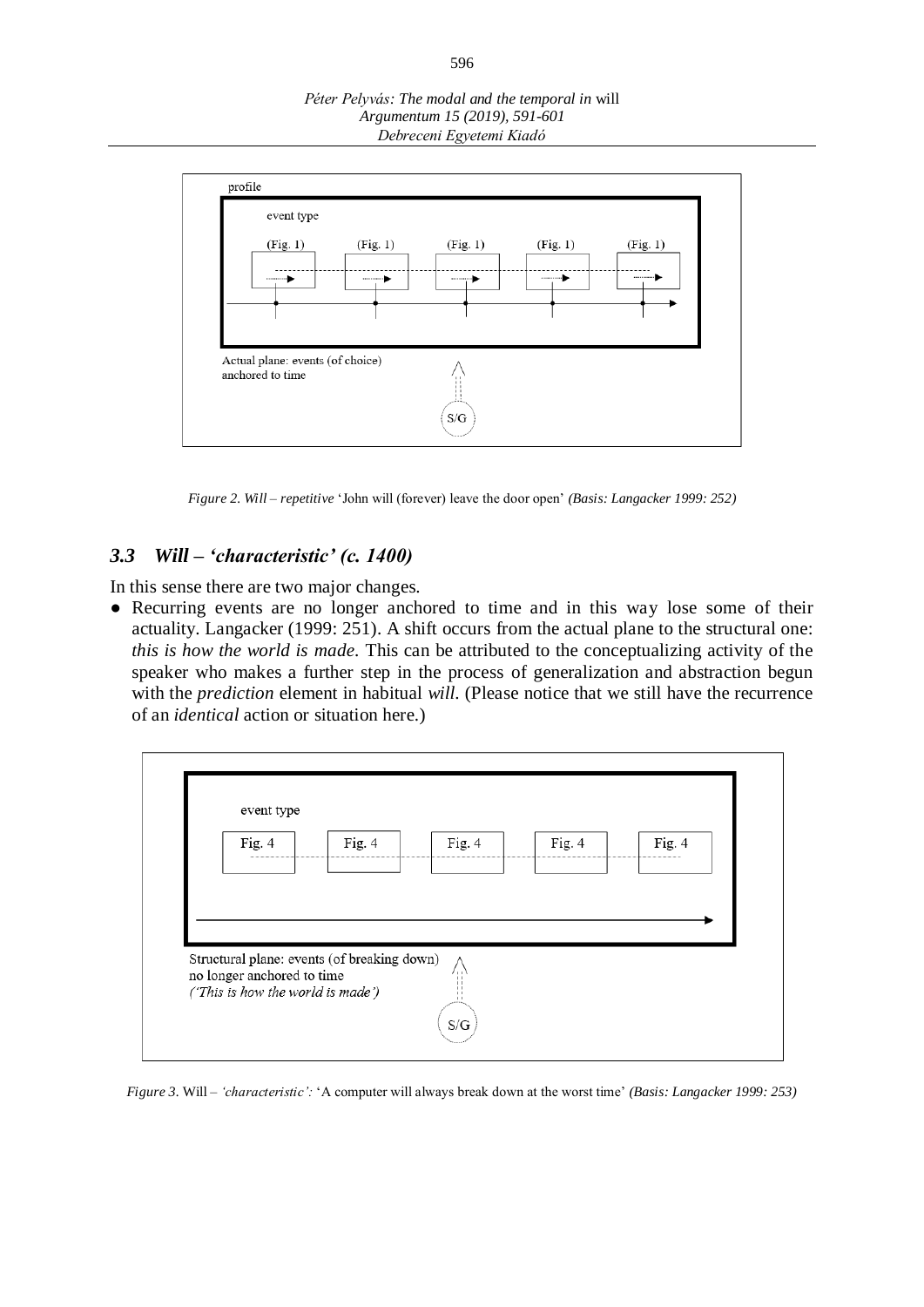• Since recurrence is now part of the speaker's conceptual schema, the repeated events need no longer be seen as a result of any choice or special disposition on the part of the doer  $\rightarrow$ there is a restriction of OS (immediate scope) in the recurring situation itself.<sup>11</sup> The force originally identified with the doer's disposition is now linked to the speaker's conceptualizing activity (through correspondence). This is closer to the *'wish'* side of Figure 1: a developing 'wide scope' sense.



*Figure 4. Will – 'wide scope'*

The change in OS observed in this sense will be essential in the development of the future tenses and epistemic *will*, but at this point it may not be clearly marked yet. Can we be certain that a speaker, when (s)he utters *'A computer will always break down at the worst time'* does not attribute (bad) intentions to computers?

# *3.4 Non-deictic tense (c 1000, †)*



*Figure 5.* Will *– non-deictic tense*

 $\overline{11}$ <sup>11</sup> Although the objective scene is restricted here, I call this a 'wide scope' sense in compliance with the logical tradition.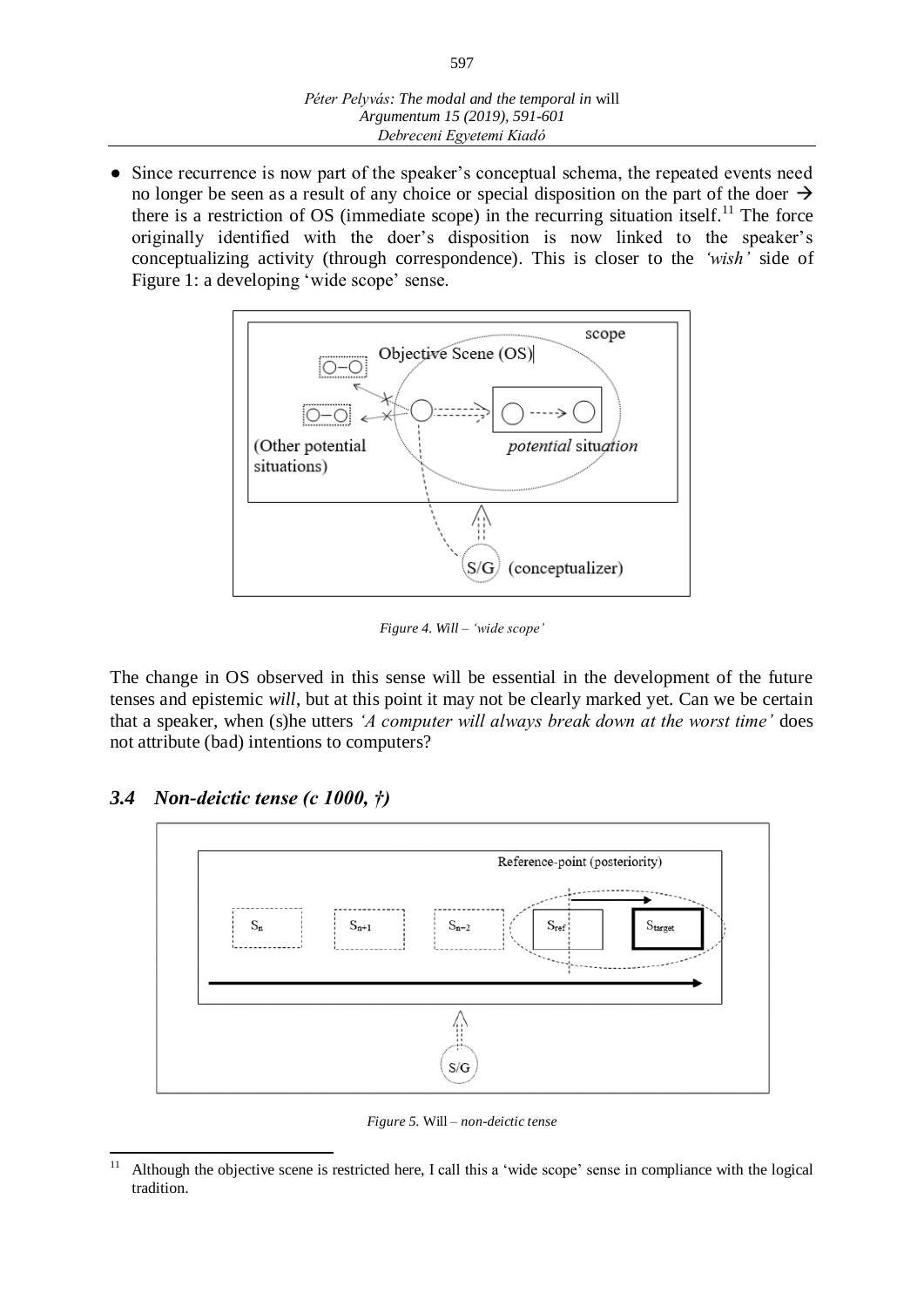This is an early and now extinct sense, the first clear appearance of temporal ordering in the meanings of *will*. One important difference is that the events need no longer be identical. The modal expresses mere temporal sequence (posteriority) without selection of the time of speaking as a reference-point. It is, nevertheless, already a reference-point construction, with the preceding event serving as reference-point for the highlighted one. This sense of *will* can be compared to *relative tense* in Hungarian.

# *3.5 Deictic tense (c. 1400)*

In deictic tense the time of speaking becomes a reference-point for the target situation. It inherits the idea of posteriority from non-deictic tense but conforms to the past vs. non-past distinction of the basic tense system in selecting the time of speaking as a reference-point. No sequence of events encountered in non-deictic tense is required for its interpretation. This is truly a grounding predication in Langacker's (1991) sense.



*Figure 6.* Will *– deictic tense*

# *3.6 The epistemic sense (c. 1700)*

The epistemic sense, which only appears in Standard English as late as the  $19<sup>th</sup>$  century, can be conveniently described as a result of subjectification. In this sense

- the speaker/conceptualizer is directly included in overall scope as a reference-point: as in *must* or the other epistemic senses, *will* marks his/her probability judgment and is undoubtedly a grounding predication;
- the probability judgment is based on the *natural course of events,* which Langacker (1999: 309) calls the *evolutionary momentum of reality* (cf. 2.1).

This is slightly different from our suggestion in *must* in Pelyvás (2000), which is a somewhat weaker form, where forces of unknown reality, also part of Langacker's dynamic evolutionary model, provide a relatively weak counterforce. This property of the schema can be extended directly from non-deictic tense where situations leading up to the event provide a referencepoint, and indirectly from the *'characteristic'* sense where the same situation is construed as recurring in time. Both are 'wide scope' senses, with significant attenuation of subject control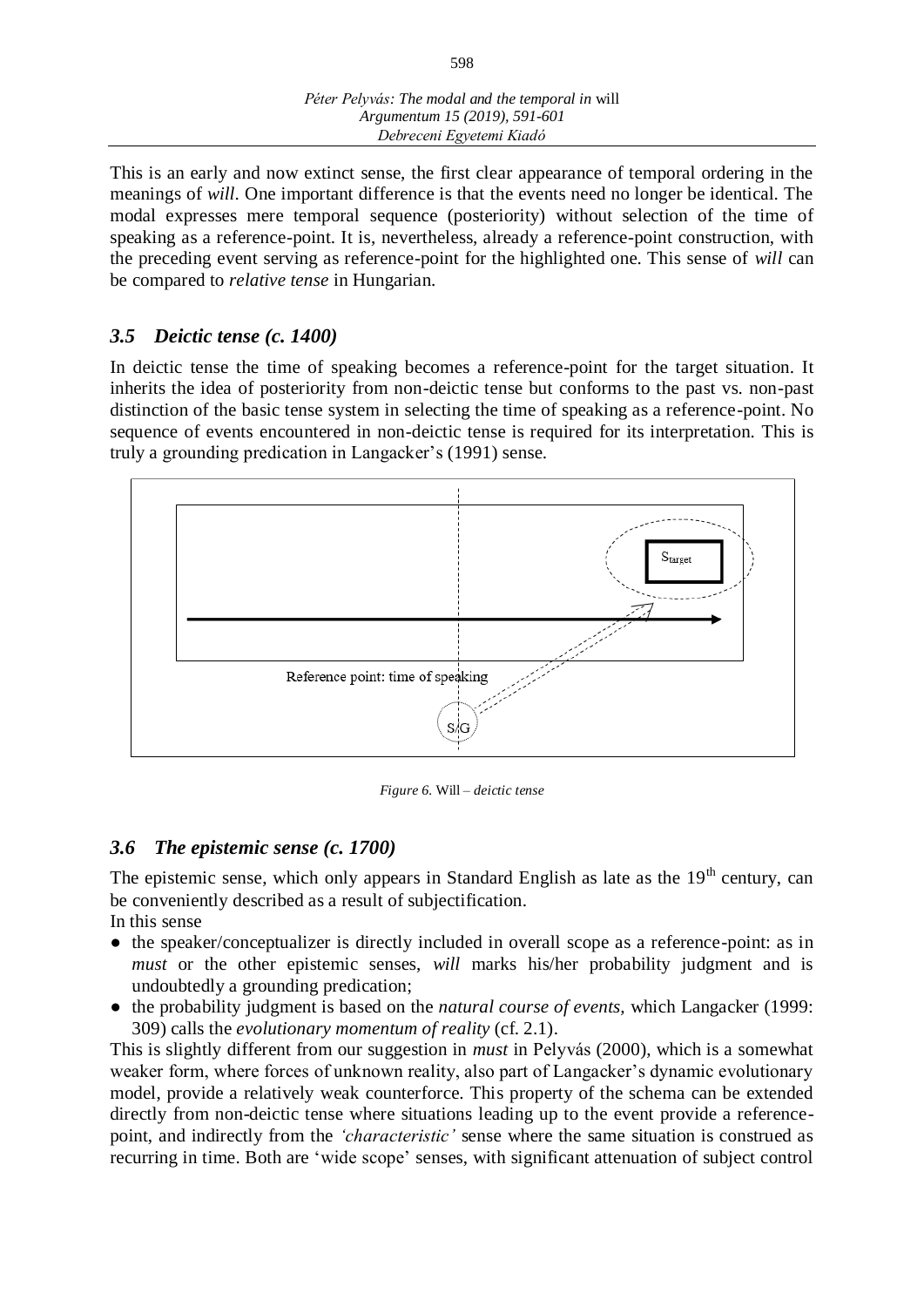compared to *habitual will*, a 'narrow scope' sense held together by the construed intention or disposition of a doer (the subject of the clause) to perform some purposeful action.



*Figure 7. Epistemic* will

● Although epistemic *will*, contrary to intuition, can hardly be seen as a direct extension of the *deictic tense* meaning, it also utilizes at least one of its properties. The highlighted situation is not in the future, but its *verification* is very probably posterior to the situation, and judging from the possibility of use with the Perfect Infinitive, to the time of speaking as well.

#### **4 Conclusion**

Salkie's title (and also much of his evidence) would suggest the conclusion that *will* is an integration of tense and modal elements, and this paper has attempted an argument in that direction on the basis of Langacker's Cognitive Grammar.

Salkie's analysis leaves three obviously interrelated weak points worthy of discussion:

- He thinks of the relationship between tense and modality as a strict dichotomy and argues for a tense analysis on the basis of a very restricted view on what can and cannot count as modality, which inevitably distorts his findings.
- In this spirit, he chooses to disregard subject-oriented modality, a factor that is very significant in *will* and can serve as the basis for all of its meanings in a cognitive analysis.
- Such an analysis is unthinkable in a cognitive framework without examining details of diachronic change in the development of the modal system. It is not surprising that he draws some conclusions that a cognitive analysis finds erroneous.

In arguing for an integrated approach to the tense/modal complex on the basis of Langacker's *grounding predication,* this paper has attempted to show how the different senses of *will* have been cooperating in developing new senses. This is certainly not a straight line of development (the *'wish, choose'* sense and the *non-deictic tense* sense appeared at roughly the same time), but it is not difficult to see that some meanings could not have developed without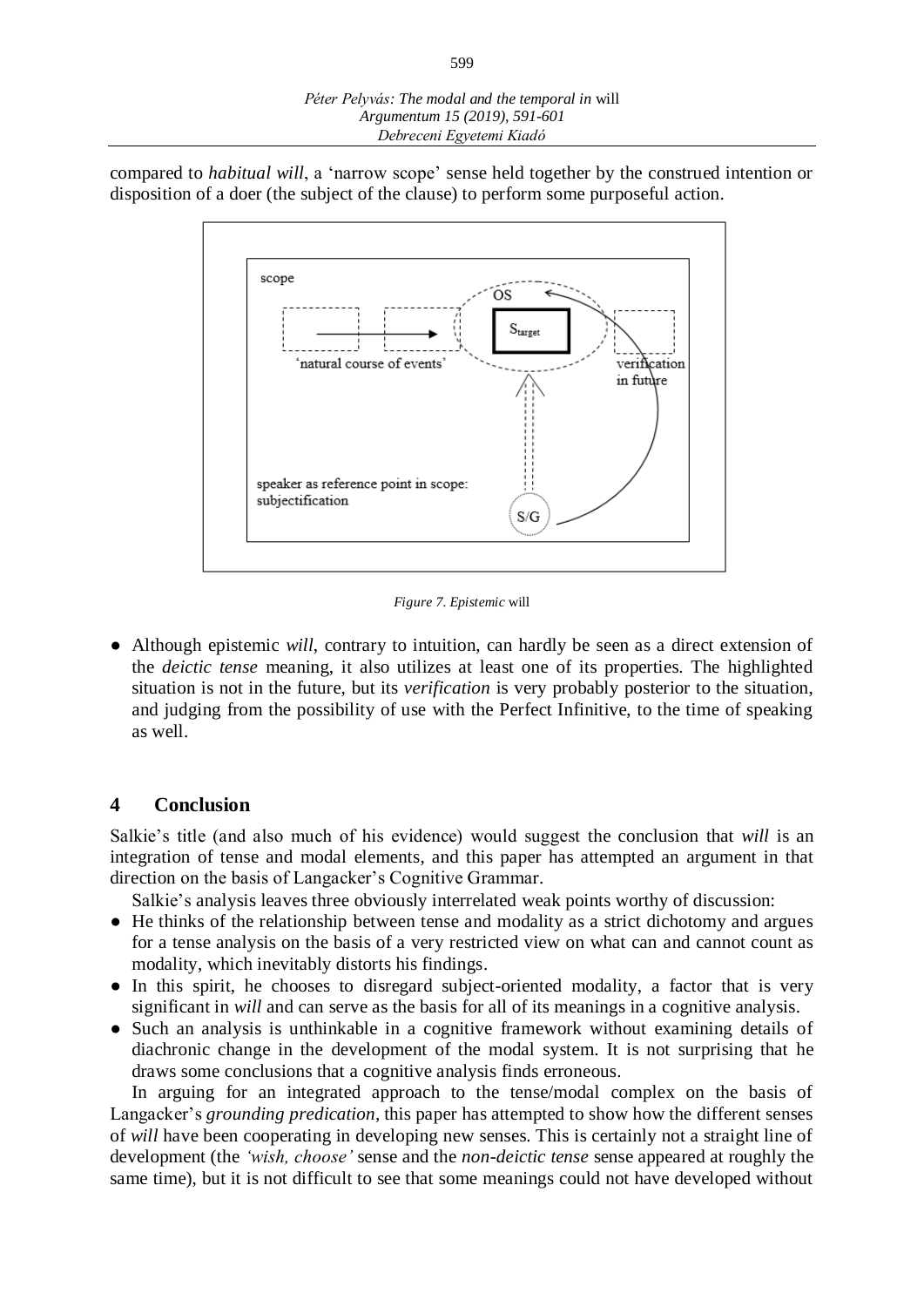others (cf. higher level schemas integrating already existing schemas into new patterns) and that the tense and modal schemas are indeed inseparable in this development.

#### **References**

Coates, Jennifer (1983): *The semantics of the modal auxiliaries.* London: Croom Helm.

- Cornillie, Bert (2006): Conceptual and constructional considerations on the subjectivity of English and Spanish modals. In: Athanasiadou, A, Canakis, C., Cornillie, B. (eds.): *Subjectification: Various Paths to Subjectivity.* Berlin and New York: Mouton de Gruyter, 177–205.
- Langacker, Ronald W. (1987), (1991): *Foundations of Cognitive Grammar.* Berlin & New York: Mouton de Gruyter.
- Langacker, Ronald W. (1999): *Grammar and Conceptualization.* Berlin & New York: Mouton de Gruyter.
- Langacker, Ronald W. (2004): Remarks on Nominal Grounding. *Functions of Language* 11  $(1), 77-113.$
- Langacker, R.W. (2010): Control and the mind/body duality: Knowing vs. Effecting. *Applications of Cognitive Linguistics* 14, 163–208.
- Langacker, R.W. (2011): Semantic Motivation of the English Auxiliary. In: Panther, K-U. & Radden, G. (eds.): *Motivation in Grammar and the Lexicon.* Amsterdam & Philadelphia: Benjamins, 29–47.
- Lightfoot, David W. (1979): *Principles of Diachronic Syntax.* Cambridge: Cambridge University Press.
- Mortelmans, Tanja (2006): Langacker's 'subjectification' and 'grounding': A more gradual view. In: Athanasiadou, A, Canakis, C. & Cornillie, B. (eds.): *Subjectification: Various Paths to Subjectivity*. Berlin & New York: Mouton de Gruyter, 151–175.
- Nordlinger, Rachel & Traugott, Elizabeth C. (1997): Scope and the development of epistemic modality: evidence from *ought to*. *English Language and Linguistics* 1(2), 295–317.
- Palmer, Frank (1990): *Modality and the English modals.* Second edition. London: Longman.
- Pelyvás, Péter (1996): *Subjectivity in English. Generative grammar versus the cognitive theory of epistemic grounding***.** Frankfurt am Main: Peter Lang.
- Pelyvás, Péter (2000): Metaphorical extension of *may* and *must* into the epistemic domain. In: Barcelona, Antonio (ed.): *Metaphor and Metonymy at the Crossroads.* Berlin & New York: Mouton de Gruyter, 233–250.
- Pelyvás, Péter (2006): Subjectification in (expressions of) epistemic modality and the development of the grounding predication. In: Athanasiadou, A., Canakis, C. & Cornillie B. (eds.). *Subjectification: Various paths to Subjectivity*. Berlin & New York: Mouton de Gruyter, 121–150.
- Pelyvás, Péter (2008): Extension in the Meanings of *WILL*. In: Andor, J., Hollósy, B., Laczkó, T. & Pelyvás, P. (eds.): *When grammar minds language and literature. Festschrift for Prof. Béla Korponay on the occasion of his 80th birthday.* Debrecen: Institute of English and American Studies, University of Debrecen, 373–386.
- Pelyvás, Péter (2011): Motivation in English *must* and Hungarian *kell*. In: Panther, K-U. & Radden, G. (eds.): *Motivation in Grammar and the Lexicon.* Amsterdam & Philadelphia: Benjamins, 171–190.